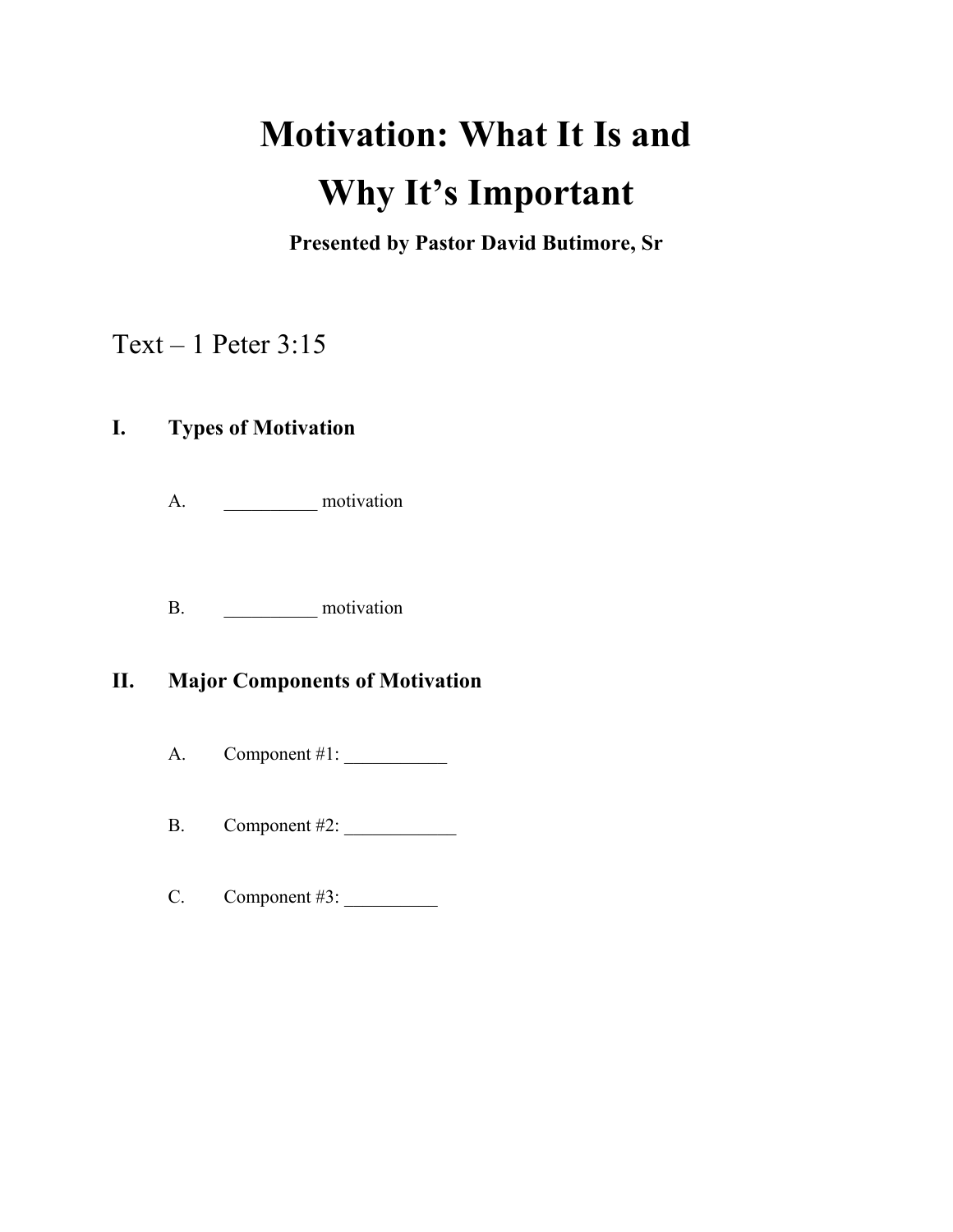# **Motivation Builders**

**Presented by Pastor Garrett Lohuis** 

#### **First Century Motivation** I.

Scripture References: Ephesians 4:1; Romans 1:7; 1 Corinthians 1:3; 2  $a.$ Corinthians 1:2; Galatians 1:3-5; John 21:15-17; 1 Corinthians 13:1-3; Matthew 22:37-40; Matthew 9:36-37

#### **Challenge Inspires Change** II.

Scripture References: John 15:19; Matthew 10:16; John 16:33; Ephesians 4:14-16 a.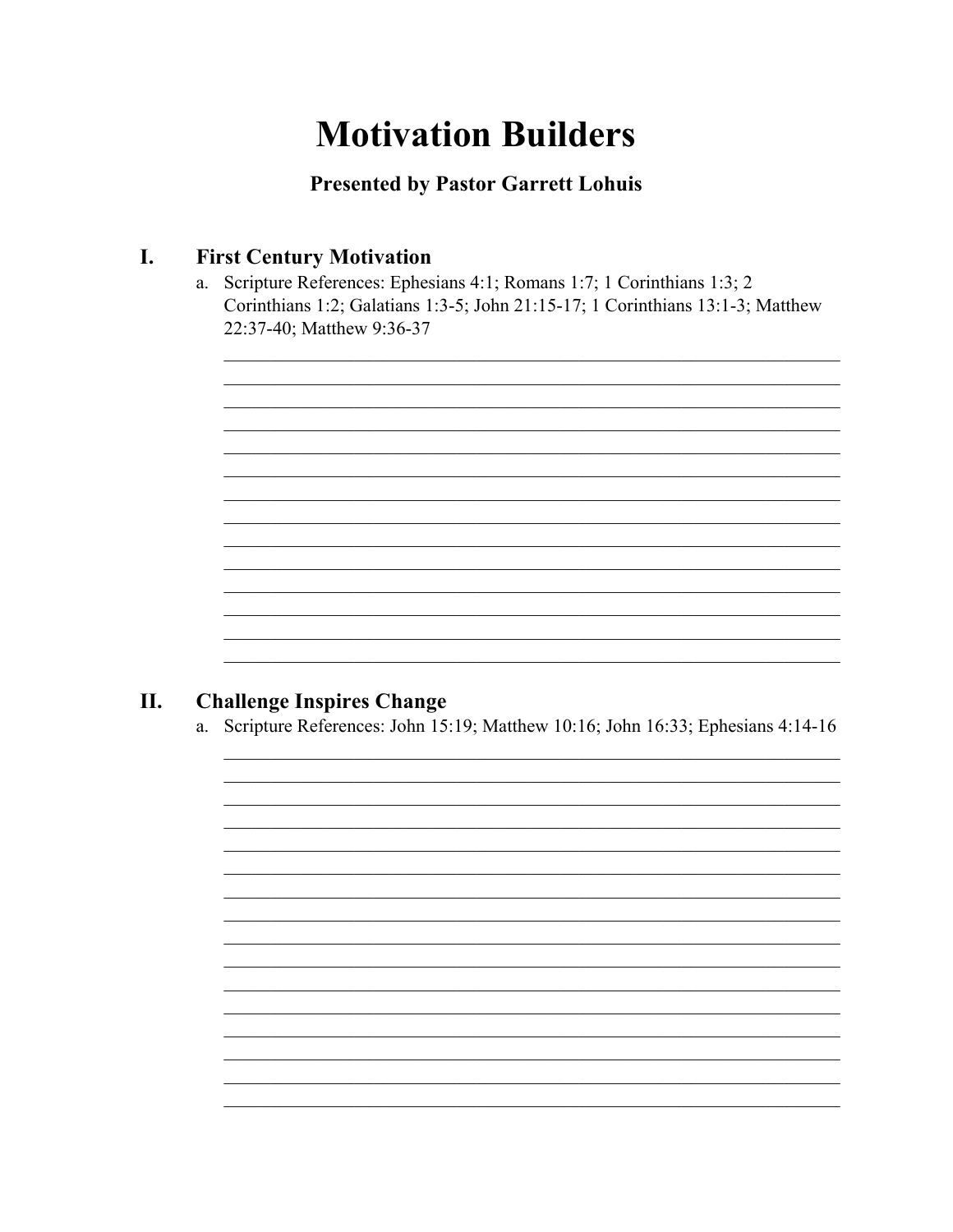# **Notes from Panel Discussion #1**

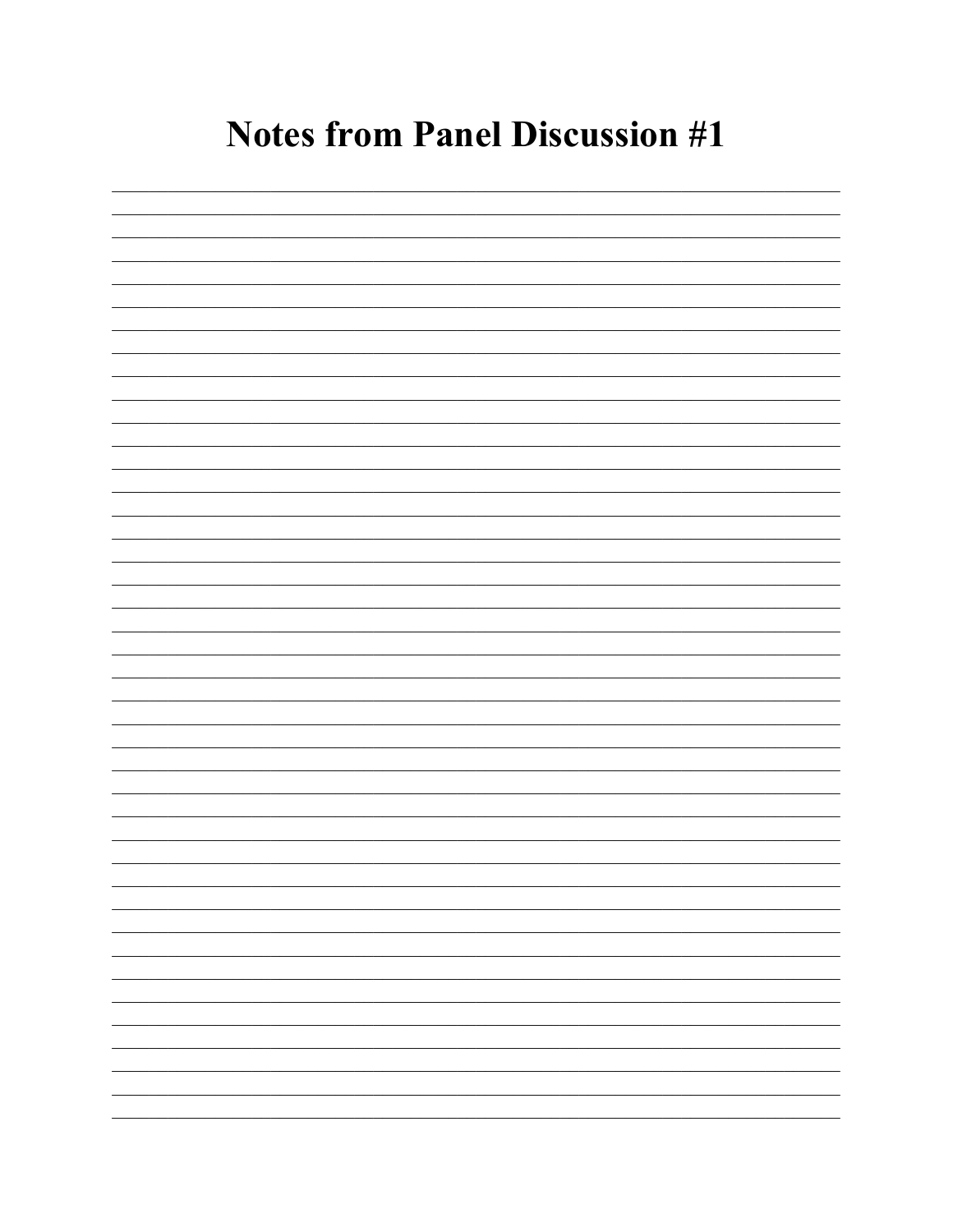# **How Do Pastors Keep Motivated**

**Presented by Pastor Larry Woolley**

Text: Philippians 3:13-14

### **I. THE CALL TO SALVATION MOTIVATED PAUL.**

- A. Paul Was Called to Salvation on The Road to Damascus.
- B. Paul Was Called to Suffer for the Cause of Christ.
- C. Paul Was Motivated by the Fact that he was Called out of Due Season.

### **II. THE CALL TO APOSTLESHIP MOTIVATED PAUL.**

- A. PAUL CONSIDERED himself ESPECIALLY BLESSED to be CALLED an APOSTLE of JESUS CHRIST.
- B. PAUL CONSIDERED himself ESPECIALLY BLESSED to HANDLE the WORD of GOD.

## **III. THE CALL TO PREACH UNTO THE GENTILES MOTIVATED PAUL.**

- A. PAUL'S MISSION was ESTABLISHED from the VERY BEGINNING.
- B. PAUL WAS MOTIVATED by THOSE that TRULY DESIRED to HEAR the GOSPEL.

### **IV. THE CALL TO RUN IN THE RACE MOTIVATED PAUL.**

- A. PAUL CONSIDERED it a BLESSING from the LORD to ENTER the RACE.
- B. PAUL WAS MOTIVATED by THE EXCITEMENT of his DEPARTURE.

## **CONCLUSION: Like Paul STAY MOTIVATED.**

- A. REMEMBER YOUR CALL
- B. LOOK FORWARD
- C. PRESS ON
- D. KEEP FIGHTING
- E. FINISH THE RACE
- F. KEEP THE FAITH
- G. IT'S GONNA BE WORTH IT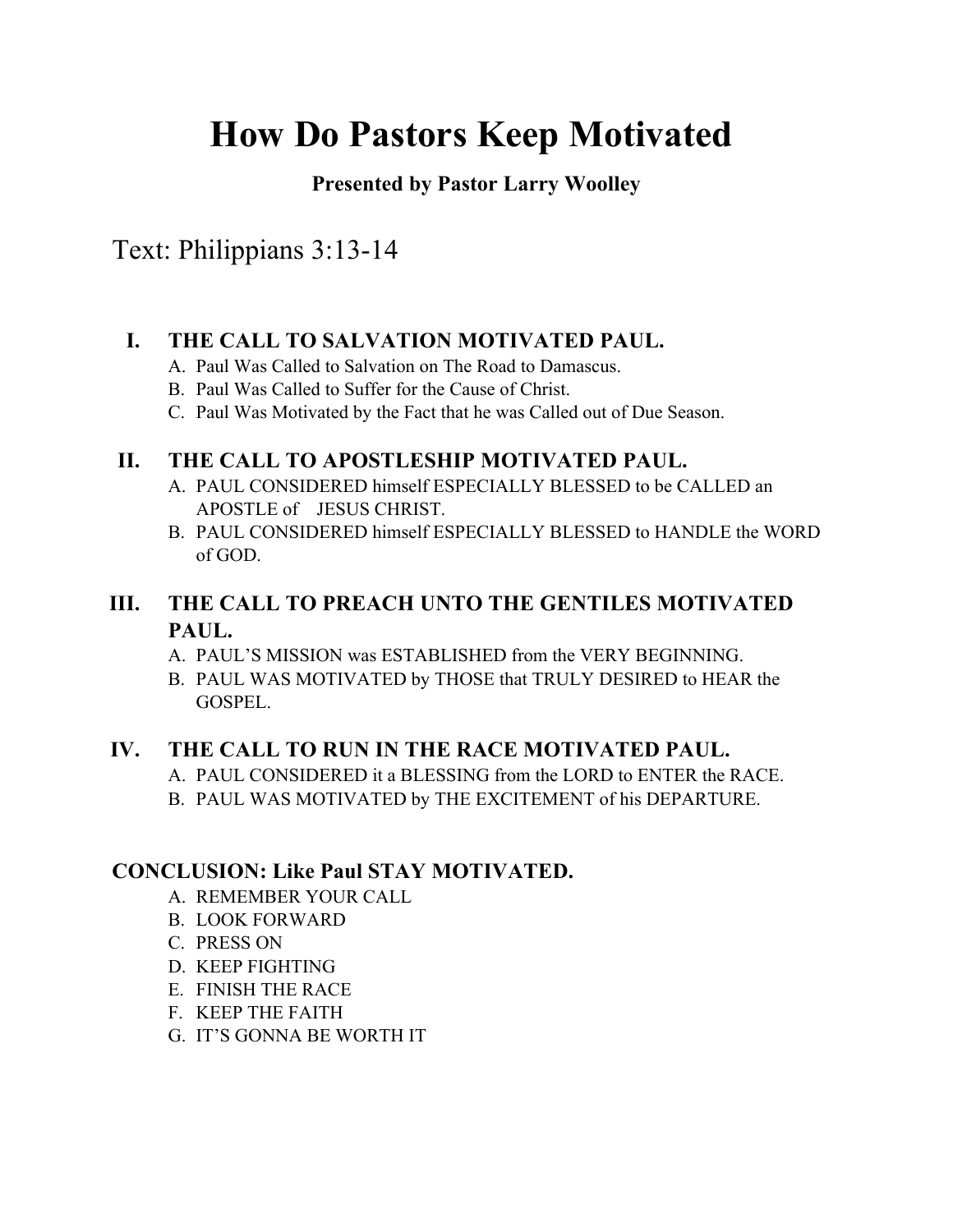# **Notes from Panel Discussion #2**

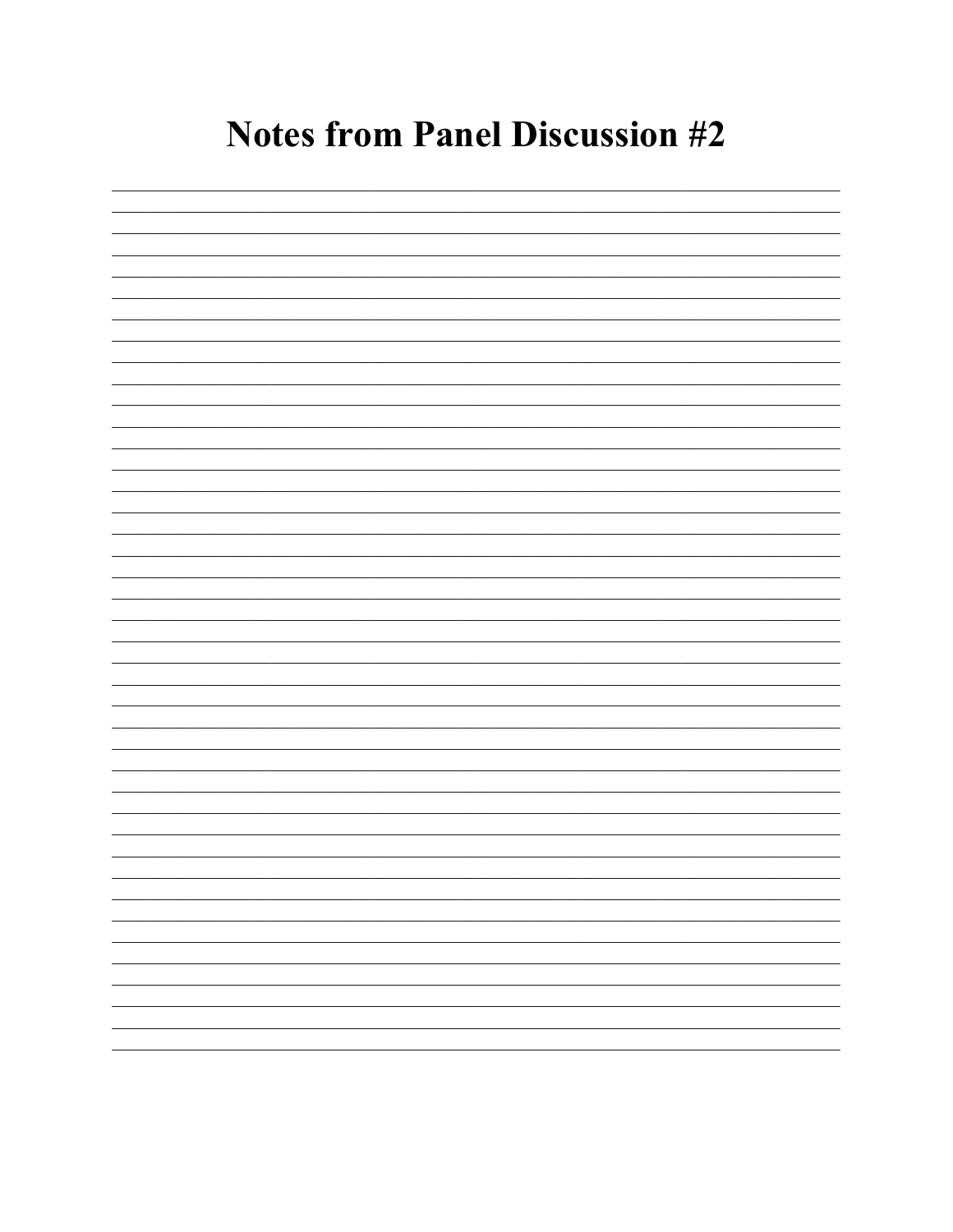## **HOW DO CHURCHES KEEP MOTIVATED?**

### **Presented by Pastor Kevin Parsons**

1 Corinthians 10:31 Whether therefore ye eat, or drink, or whatsoever ye do, do all to the glory of God. (KJV)

In attempting to answer this question, we'll divide the subject into 4 sections:

- 1. UNDERSTANDING MOTIVATION
- 2. ESTABLISHING CORRECT MOTIVATION
- 3. MAINTAINING CORRECT MOTIVATION
- 4. RESULTS OF CORRECT MOTIVATION

First, let's look into…

## **1. UNDERSTANDING MOTIVATION**

As I see it, there are two primary sources of motivation:

1. \_\_\_\_\_\_\_\_\_\_\_\_\_\_\_\_

2. \_\_\_\_\_\_\_\_\_\_\_\_\_\_\_\_

There are lots of external motivations, including:

\_\_\_\_\_\_\_\_\_\_\_\_\_\_\_\_\_\_ \_\_\_\_\_\_\_\_\_\_\_\_\_\_\_\_\_\_

\_\_\_\_\_\_\_\_\_\_\_\_\_\_\_\_\_\_

\_\_\_\_\_\_\_\_\_\_\_\_\_\_\_\_\_\_

\_\_\_\_\_\_\_\_\_\_\_\_\_\_\_\_\_\_

Some motivations are intended to force a particular response

Employers will fire employees if they don't do what they're told

Parents use the threat of punishment to encourage their children to obey

**Some churches try to employ external motivations**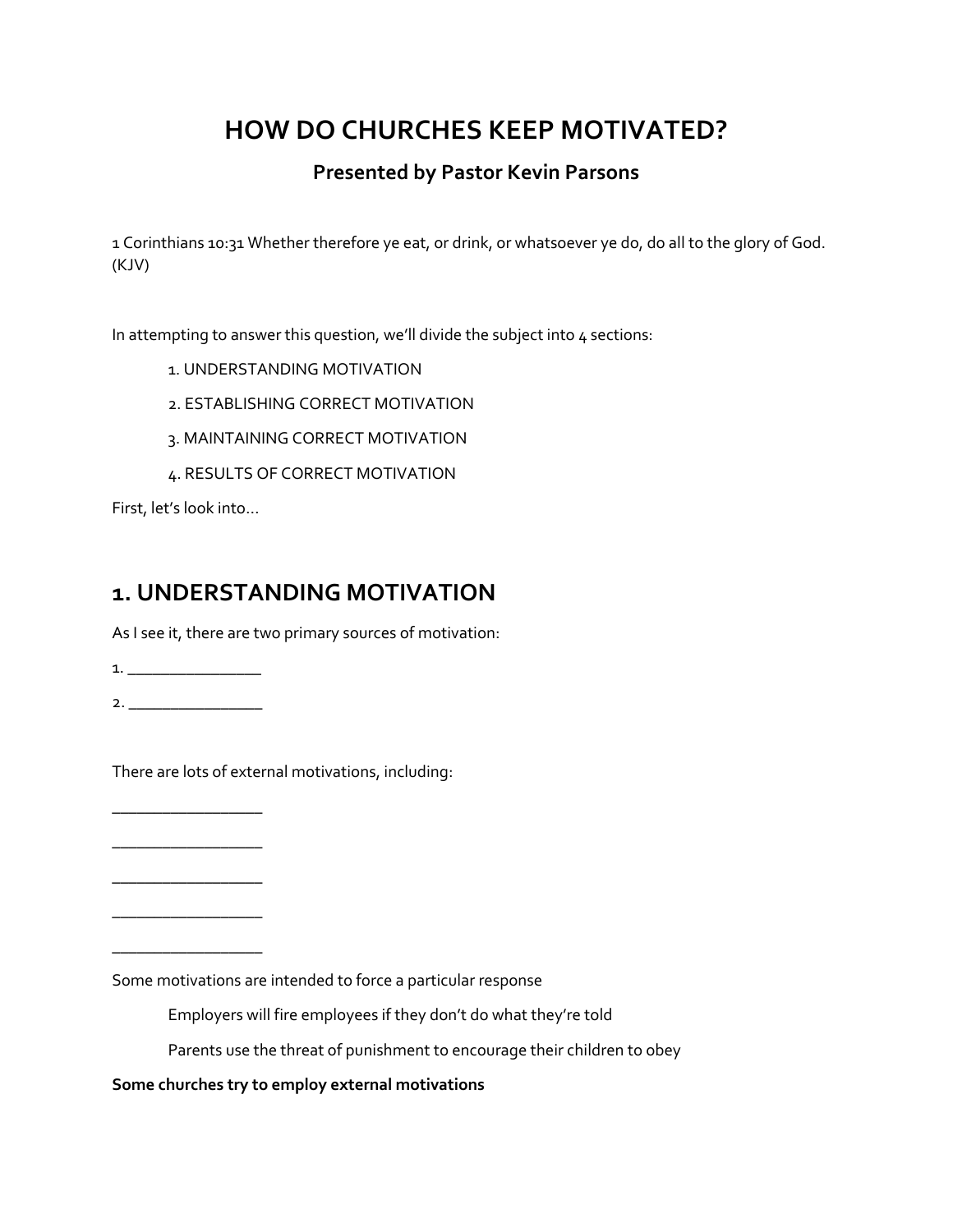I refer to these as "\_\_\_\_\_\_\_\_\_\_\_\_\_\_\_\_"

For example –

### **The Church of Christ**

As I understand it – practice receiving communion every Sunday

Failure to be there and observe communion – leaves you unfit before God

#### **Pentecostal/Holiness churches**

Believe you can lose your salvation – so you have to continue in church or you'll go to Hell

### **Jehovah's Witnesses**

Must share their message with a lot of people or risk not being considered part of the elite

### **Muslims**

Believe that all of their works will be put on a scale to see if their good deeds out-weigh their bad deeds

#### **We as Missionary Baptists – have no "real" hooks…**

Some pastors and churches have tried to create external "hooks"

### **There are also some very subtle "external" motivations to participate in church**

- dating prospects
- draw attention to self

accolades

social interaction

good preacher/teacher

good music

None of these will end with a God-honoring result

All of these motivations will fail in the long run…

And probably even more important than that is – none of these motivations will result in glorifying God

Remember our purpose is…

1 Corinthians 10:31 Whether therefore ye eat, or drink, or whatsoever ye do, do all to the glory of God. (KJV)

The only biblically correct motivation that will stand-up to the test of I Corinthians 10:31 & the fire that will test our works (1 Corinthians  $3:13$ ) –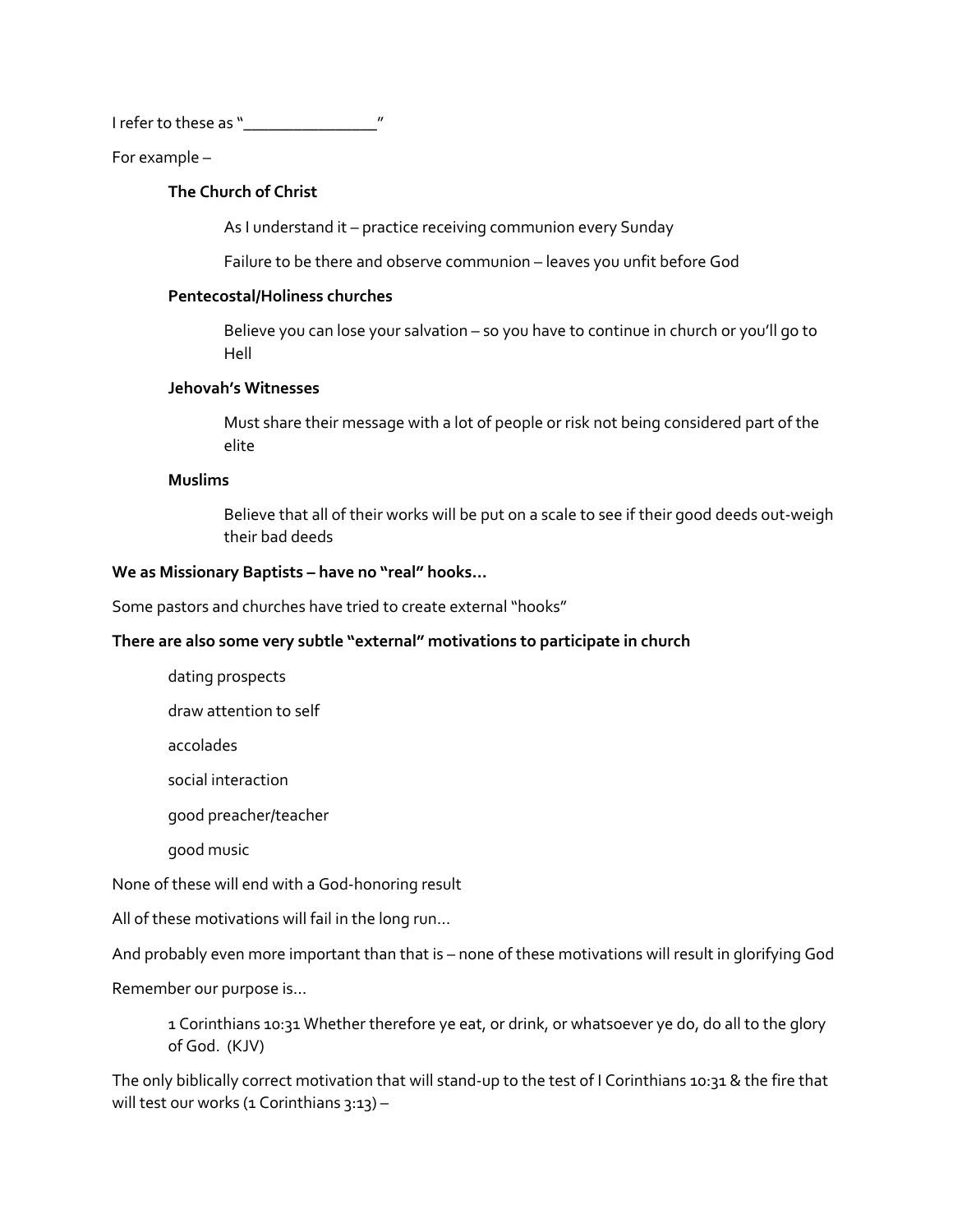$\overline{\mathsf{Is a}}$ 

And this is caused by…

God's love for us

1 John 4:10 Herein is love, not that we loved God, but that he loved us, and sent his Son to be the propitiation for our sins. (KJV)

John 3:16 For God so loved the world, that he gave his only begotten Son, that whosoever believeth in him should not perish, but have everlasting life. (KJV)

Jesus' love for us

Ephesians 5:2 And walk in love, as Christ also hath loved us, and hath given himself for us an offering and a sacrifice to God for a sweetsmelling savour. (KJV)

1 John 3:16 Hereby perceive we the love of God, because he laid down his life for us: and we ought to lay down our lives for the brethren. (KJV)

This results in… \_\_\_\_\_\_\_\_\_\_\_\_\_\_\_\_\_\_\_\_\_\_\_\_\_\_\_\_\_\_\_\_\_\_

It's the only\_\_\_\_\_\_\_\_\_\_\_\_\_\_\_ \_\_\_\_\_\_\_\_\_\_\_\_\_\_ that will produce the results honoring to God

Jesus expressed His concern regarding this subject to the church in Ephesus

Revelation 2:4 Nevertheless I have somewhat against thee, because thou hast left thy first love. (KJV)

"first love" means \_\_\_\_\_\_\_\_\_\_\_\_\_\_\_\_\_\_\_\_\_\_\_\_\_\_\_\_\_\_\_\_\_

Next…

## **2. IMPLEMENTATION OF CORRECT MOTIVATION**

How do we do this?

First, we need to identify \_\_\_\_\_\_\_\_\_\_\_\_\_\_\_\_\_ \_\_\_\_\_\_\_\_\_\_\_\_\_\_\_\_

This process may not be easy

It will need to start with \_\_\_\_\_\_\_\_\_\_\_\_\_\_\_\_\_\_\_\_

Next, we need to lead our church through the process of evaluating every aspect of our church to verify if its love for Christ is the motivation

Positions/offices

Ministries

Outreach

Encampments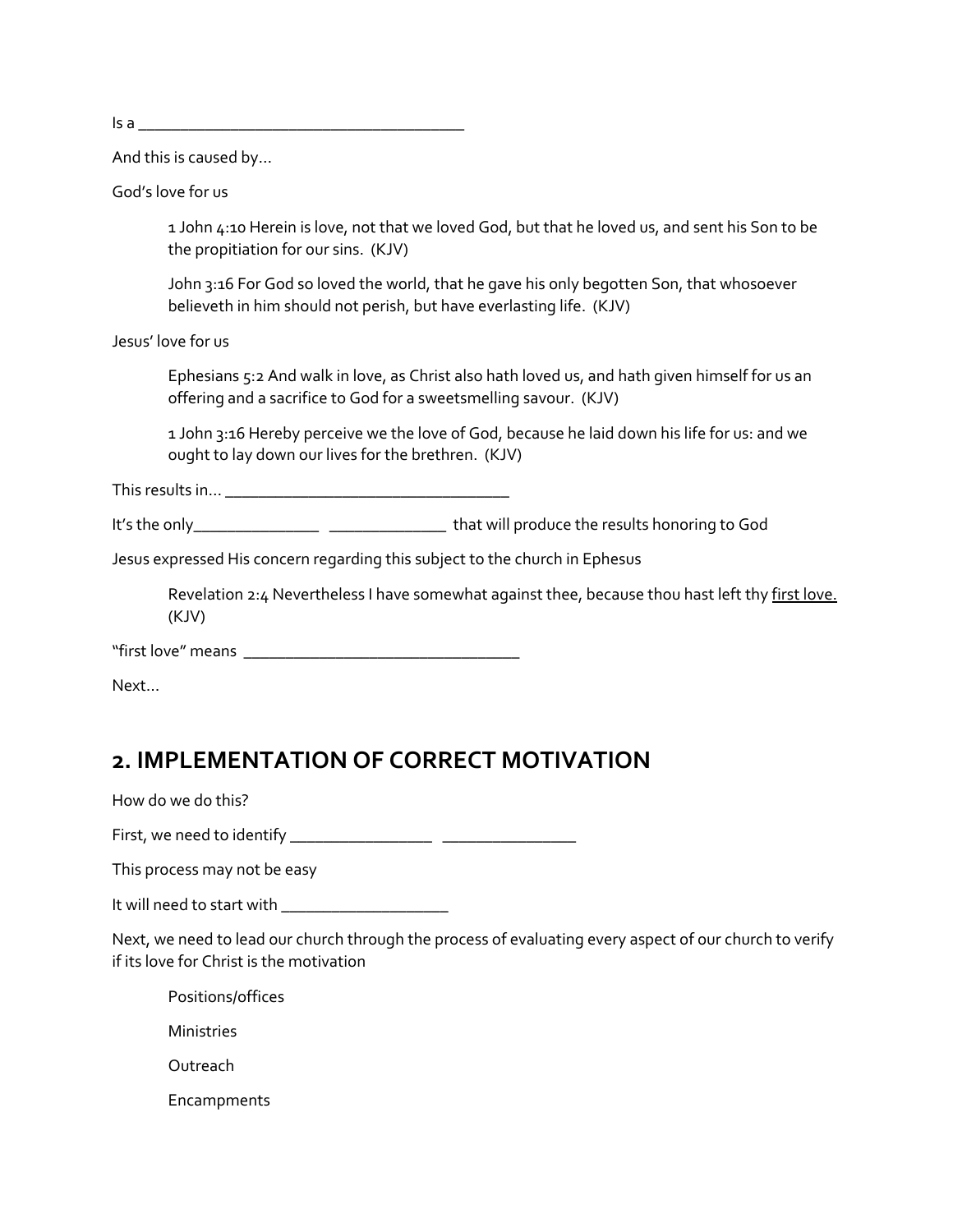Everything…

\_\_\_\_\_\_\_\_\_\_\_\_\_\_\_\_\_\_\_\_\_\_\_\_\_\_\_\_\_\_\_\_\_\_\_\_\_\_\_

If any position/ office or ministry of the church doesn't pass the scrutiny of this evaluation…

Jesus said…

Revelation 2:5 Remember therefore from whence thou art fallen, and repent, and do the first works; or else I will come unto thee quickly, and will remove thy candlestick out of his place, except thou repent. (KJV)

Paul said…

Romans 12:2 And be not conformed to this world: but be ye transformed by the renewing of your mind, that ye may prove what is that good, and acceptable, and perfect, will of God. (KJV)

Next…

## **3. MAINTAINING CORRECT MOTIVATION**

Once the understanding of correct motivation has been established, the pastor needs to

Loving Jesus as our only true motivation needs to be

\_\_\_\_\_\_\_\_\_\_\_\_\_\_\_\_\_\_\_\_\_\_\_\_\_\_\_\_\_\_\_\_\_\_\_\_\_\_\_\_

\_\_\_\_\_\_\_\_\_\_\_\_\_\_\_\_\_\_\_\_\_\_\_\_\_\_\_\_\_

\_\_\_\_\_\_\_\_\_\_\_\_\_\_\_\_\_\_\_\_\_\_\_\_\_\_\_\_\_

It is the pastor's responsibility to foster a "\_\_\_\_\_\_\_\_\_\_\_ \_\_\_\_\_\_\_\_\_\_\_ \_\_\_\_\_\_\_\_\_\_" love for Christ in our people

How do we do this?

Matthew 22:37-39 Jesus said unto him, Thou shalt love the Lord thy God with all thy heart, and with all thy soul, and with all thy mind. This is the first and great commandment. And the second is like unto it, Thou shalt love thy neighbour as thyself. (KJV)

One of the best ways for pastors to foster the development of this kind of love – is to…

When pastors love their church, they will…

\_\_\_\_\_\_\_\_\_\_\_\_\_\_\_\_\_\_\_\_\_\_\_\_\_\_\_\_\_\_\_\_\_\_\_\_\_\_\_\_\_\_\_\_\_\_\_\_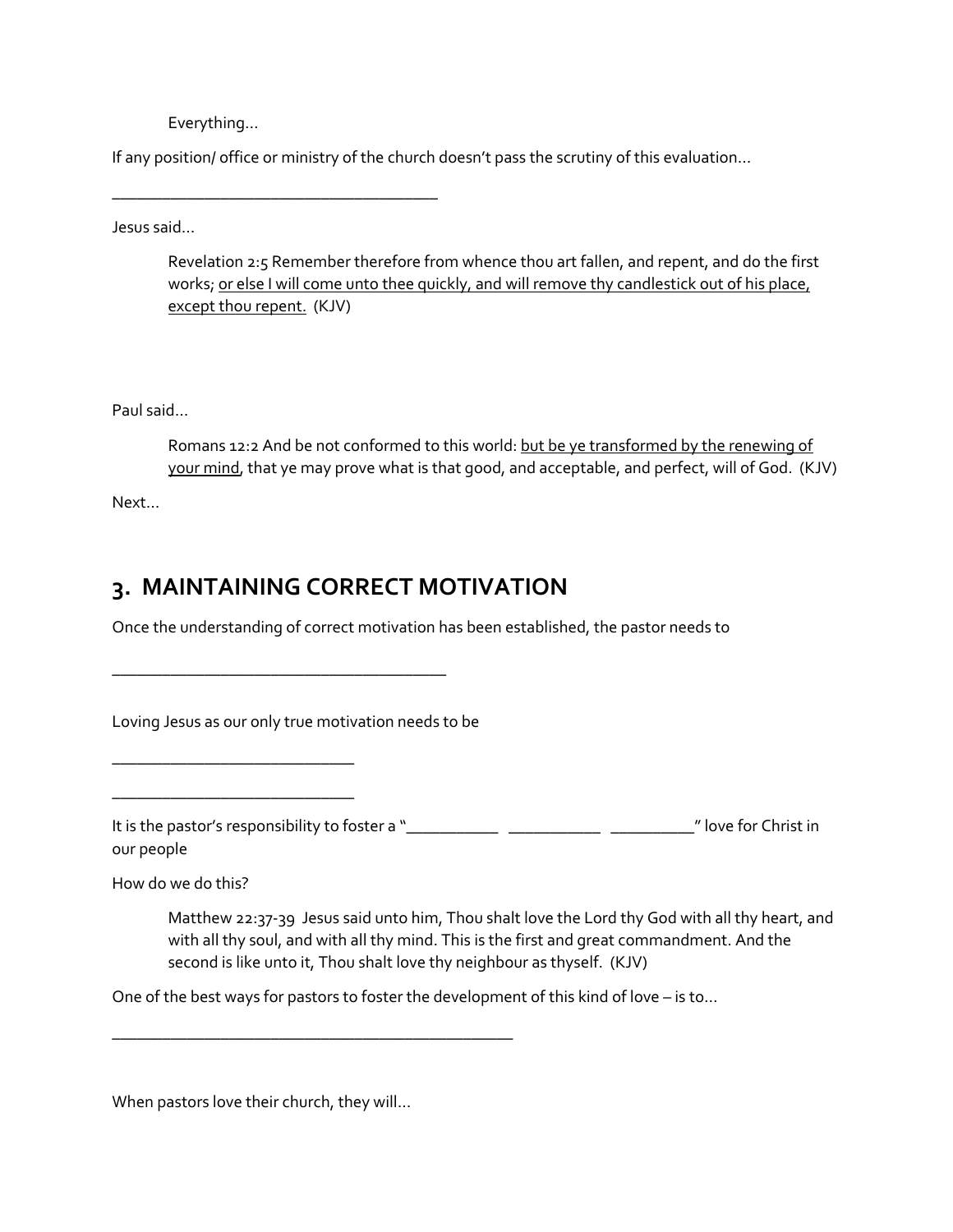

Finally…

## **4. THE RESULTS OF CORRECT FOCUS**

Examples of correctly motivated church (Acts 2)

Individually, we see the results of correct motivation in the woman known as a "sinner" in Luke 7:36-48

\_\_\_\_\_\_\_\_\_\_\_\_\_\_\_\_\_\_\_\_\_\_\_\_\_\_\_\_\_\_\_\_\_\_\_\_\_\_\_\_\_\_\_\_\_\_\_\_\_\_\_\_\_\_\_\_\_\_\_\_\_\_\_\_\_\_\_\_\_\_\_\_\_\_\_\_\_\_\_\_\_\_\_\_\_\_\_ \_\_\_\_\_\_\_\_\_\_\_\_\_\_\_\_\_\_\_\_\_\_\_\_\_\_\_\_\_\_\_\_\_\_\_\_\_\_\_\_\_\_\_\_\_\_\_\_\_\_\_\_\_\_\_\_\_\_\_\_\_\_\_\_\_\_\_\_\_\_\_\_\_\_\_\_\_\_\_\_\_\_\_\_\_\_\_ \_\_\_\_\_\_\_\_\_\_\_\_\_\_\_\_\_\_\_\_\_\_\_\_\_\_\_\_\_\_\_\_\_\_\_\_\_\_\_\_\_\_\_\_\_\_\_\_\_\_\_\_\_\_\_\_\_\_\_\_\_\_\_\_\_\_\_\_\_\_\_\_\_\_\_\_\_\_\_\_\_\_\_\_\_\_\_ \_\_\_\_\_\_\_\_\_\_\_\_\_\_\_\_\_\_\_\_\_\_\_\_\_\_\_\_\_\_\_\_\_\_\_\_\_\_\_\_\_\_\_\_\_\_\_\_\_\_\_\_\_\_\_\_\_\_\_\_\_\_\_\_\_\_\_\_\_\_\_\_\_\_\_\_\_\_\_\_\_\_\_\_\_\_\_ \_\_\_\_\_\_\_\_\_\_\_\_\_\_\_\_\_\_\_\_\_\_\_\_\_\_\_\_\_\_\_\_\_\_\_\_\_\_\_\_\_\_\_\_\_\_\_\_\_\_\_\_\_\_\_\_\_\_\_\_\_\_\_\_\_\_\_\_\_\_\_\_\_\_\_\_\_\_\_\_\_\_\_\_\_\_\_

Everything we do should pass the test of 1 Corinthians 10:31

1 Corinthians 10:31 Whether therefore ye eat, or drink, or whatsoever ye do, do all to the glory of God. (KJV)